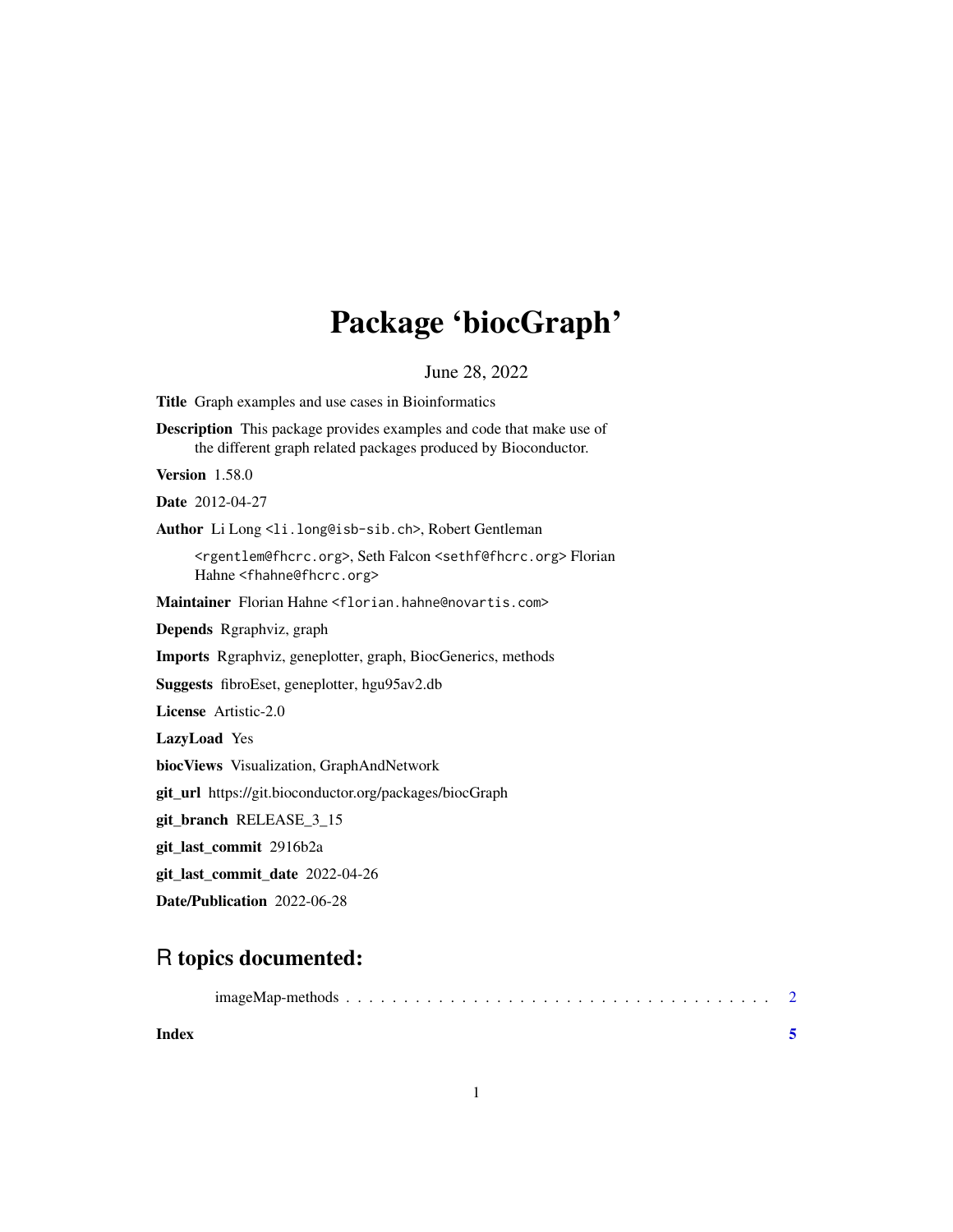<span id="page-1-0"></span>

#### <span id="page-1-1"></span>Description

Write an HTML IMG tag together with a MAP image map.

#### Usage

```
## S4 method for signature 'Ragraph, connection, list, character'
imageMap(object, con, tags, imgname, width, height, usr = par("usr"))
## S4 method for signature 'graph,connection,list,character'
imageMap(object, con, tags, imgname, width, height)
```
#### Arguments

| object  | The graph layout for which we want to create an image map.                                                              |
|---------|-------------------------------------------------------------------------------------------------------------------------|
| con     | Connection to which the image map is written.                                                                           |
| tags    | Named list whose elements are named character vectors. Names must corre-<br>spond to node names in object. See details. |
| imgname | Character. Name of the image file (for example PNG file) that contains the plot.                                        |
| width   | Width of the image.                                                                                                     |
| height  | Height of the image.                                                                                                    |
| usr     | Numeric vector of length 4. The user coordinates in the plot window that object<br>was plotted into.                    |

#### **Details**

The most important tags are TITLE, HREF, and TARGET. If the list tags contains an element with name TITLE, then this must be a named character vector containing the tooltips that are to be displayed when the mouse moves over a node. The names of the nodes are specified in the names attribute of the character vector and must match those of object.

Similarly, HREF may be used to specify hyperlinks that the browser can follow when the mouse clicks on a node, and TARGET to specify the target browser window.

Currently, only rectangular regions are implemented; the actual shape of the nodes as specified in object is ignored. Also, tags for edges of the graph are currently not supported.

This function is typically used with the following sequence of steps:

- 1. Create a graph layout with [agopen](#page-0-0)
- 2. Plot it into a bitmap device, e.g. [jpeg](#page-0-0) or [png](#page-0-0).
- 3. Write HTML header.
- 4. Call the [imageMap](#page-1-1) function.
- 5. Optionally, write further text into the HTML connection.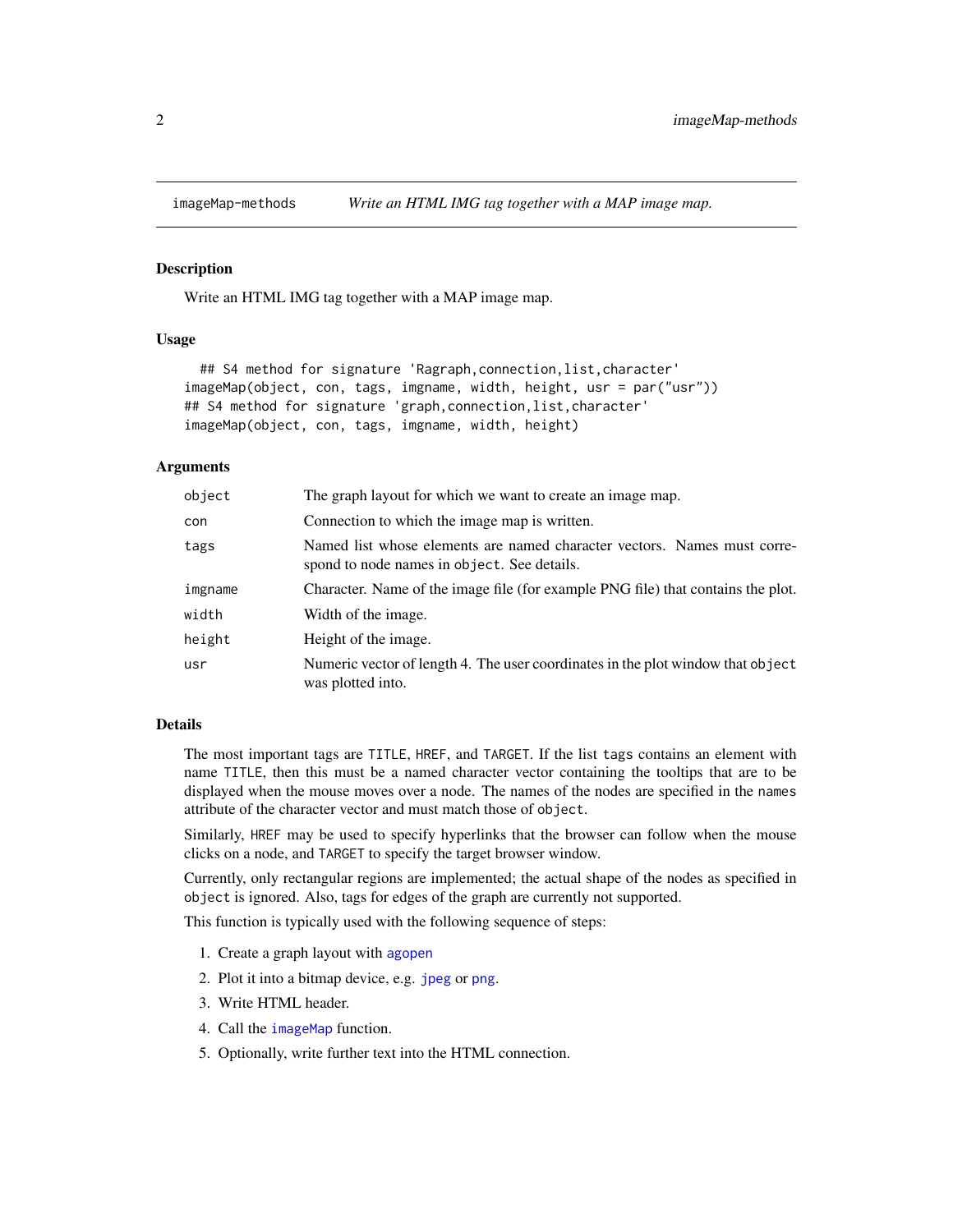#### <span id="page-2-0"></span>imageMap-methods 3

#### 6. Close HTML file.

The new API for plotting of graphs now also allows for this alternative procedure:

- 1. Lay out the graph object foo using [layoutGraph](#page-0-0)
- 2. render the graph on a bitmap device using [renderGraph](#page-0-0) like this: foo <- renderGraph(foo)
- 3. Write HTML header.
- 4. Call the [imageMap](#page-1-1) on the graph object foo.
- 5. Optionally, write further text into the HTML connection.
- 6. Close HTML file.

#### Value

The function is called for its side effect, which is writing text into the connection con.

#### Author(s)

Wolfgang Huber <http://www.ebi.ac.uk/huber>

#### See Also

[agopen](#page-0-0)

#### Examples

```
fhtml = paste(tempfile(), ".html", sep="")
fpng =paste(tempfile(), ".png", sep="")
if(capabilities()["png"] && interactive()) {
 ## Create a random graph, make tooltips and hyperlinks
 set.seed(123)
 g = randomEGraph(letters[14:22], 0.2)tooltip = paste("This is node", nodes(g))
 url = paste("This could be a link for node", nodes(g))
 names(url) = names(tooltip) = nodes(g)## Open plot device
 width = height = 512png(fpng, width=width, height=height)
 par(mai=rep(0,4))
 ## Layout and render
 lg = agopen(g, name="My layout")plot(lg)
 ## Write an HTML file with the image map
 con = file(fhtml, open="wt")
 writeLines("<html><head><title>Click Me</title></head><body>\n", con)
```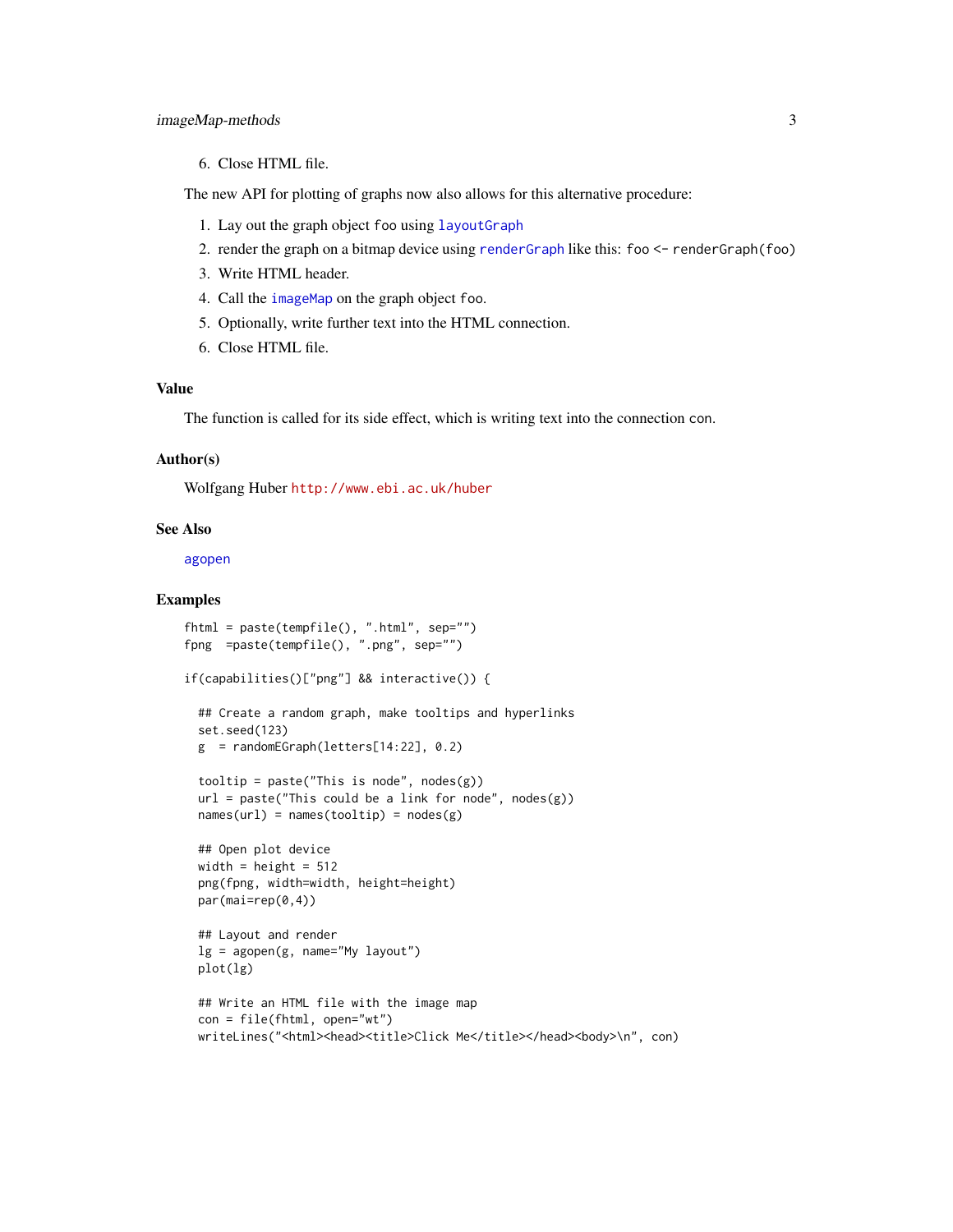```
imageMap(lg, con, fpng, tags=list(HREF=url, TITLE=tooltip), width=width, height=height)
 writeLines("</body></html>", con)
 close(con)
 dev.off()
 cat("Now have a look at file", fhtml, "with your browser.\n")
  browseURL(fhtml)
}
```